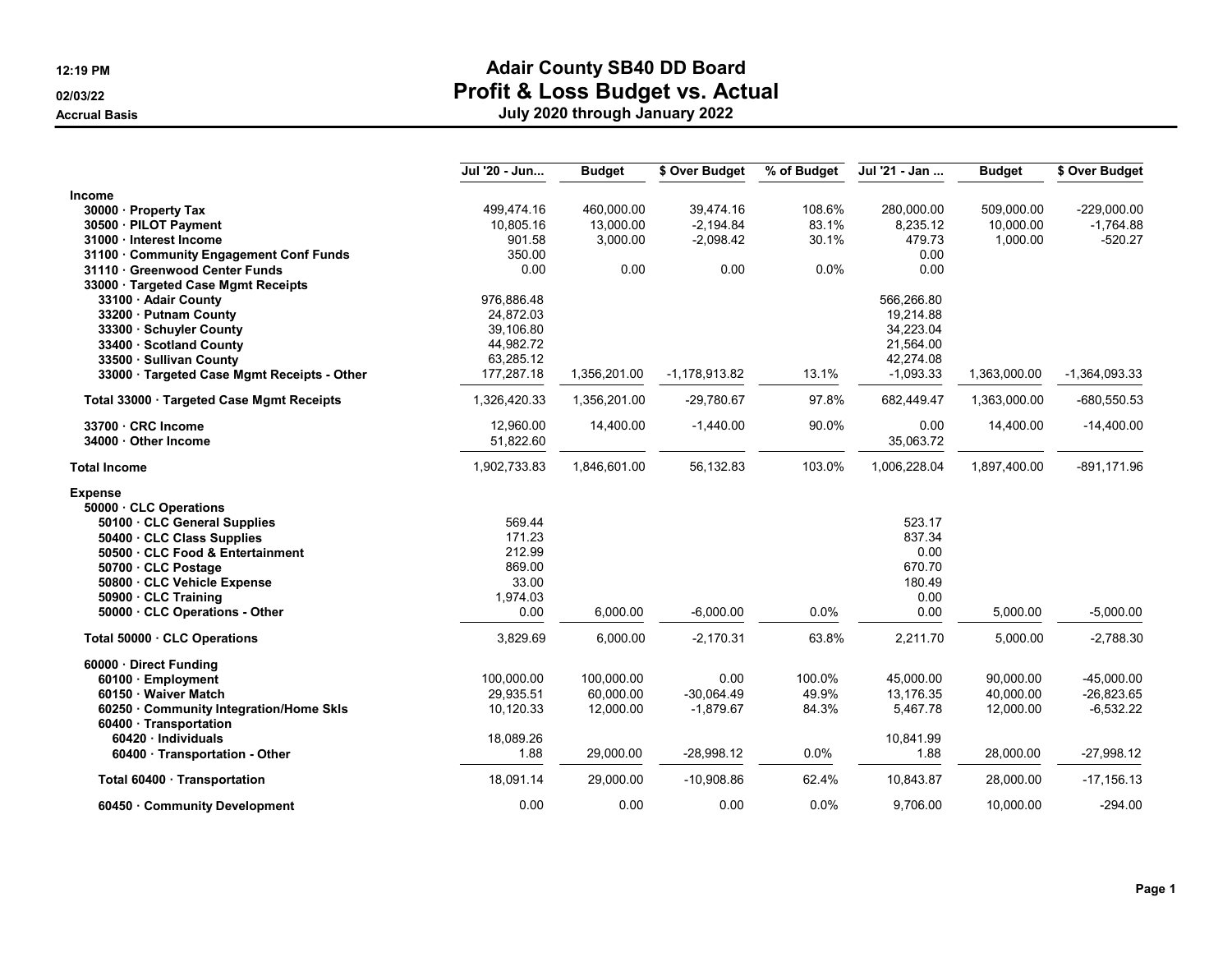|                                                                                                                                                                                                                                      | Jul '20 - Jun                                        | <b>Budget</b> | \$ Over Budget | % of Budget | Jul '21 - Jan                                    | <b>Budget</b> | \$ Over Budget |
|--------------------------------------------------------------------------------------------------------------------------------------------------------------------------------------------------------------------------------------|------------------------------------------------------|---------------|----------------|-------------|--------------------------------------------------|---------------|----------------|
| 60600 · Medical<br>60610 · Medical Payments<br>60620 · Medical Equipment<br>60630 · Medical Supplies<br>60600 Medical - Other                                                                                                        | 11,182.60<br>1,293.93<br>2,191.60<br>0.00            | 17,000.00     | $-17,000.00$   | 0.0%        | 2,646.28<br>0.00<br>1,149.67<br>0.00             | 25,000.00     | $-25,000.00$   |
| Total 60600 Medical                                                                                                                                                                                                                  | 14,668.13                                            | 17,000.00     | $-2,331.87$    | 86.3%       | 3,795.95                                         | 25,000.00     | $-21,204.05$   |
| 60700 General Relief<br>60710 · Camp, Conferences & Memberships<br>60718 · Camp, Conf, & Member.- Ind.<br>60710 · Camp, Conferences & Memberships - Other                                                                            | 144.00<br>7,064.40                                   |               |                |             | 144.00<br>200.00                                 |               |                |
| Total 60710 · Camp, Conferences & Memberships                                                                                                                                                                                        | 7,208.40                                             |               |                |             | 344.00                                           |               |                |
| 60740 · Summer Program<br>60743 · Summer Program Vehicle Expense<br>60740 · Summer Program - Other                                                                                                                                   | 0.00<br>0.00                                         | 20,000.00     | $-20,000.00$   | $0.0\%$     | 1,012.00<br>0.00                                 | 20,000.00     | $-20,000.00$   |
| Total 60740 · Summer Program                                                                                                                                                                                                         | 0.00                                                 | 20,000.00     | $-20,000.00$   | 0.0%        | 1,012.00                                         | 20,000.00     | $-18,988.00$   |
| 60700 · General Relief - Other                                                                                                                                                                                                       | 16,584.75                                            | 12,000.00     | 4,584.75       | 138.2%      | 12,403.88                                        | 17,000.00     | $-4,596.12$    |
| Total 60700 · General Relief                                                                                                                                                                                                         | 23,793.15                                            | 32,000.00     | $-8,206.85$    | 74.4%       | 13,759.88                                        | 37,000.00     | $-23,240.12$   |
| 60800 · Temporary Residential Supports                                                                                                                                                                                               | 0.00                                                 | 0.00          | 0.00           | 0.0%        | 0.00                                             |               |                |
| Total 60000 · Direct Funding                                                                                                                                                                                                         | 196,608.26                                           | 250,000.00    | $-53,391.74$   | 78.6%       | 101,749.83                                       | 242,000.00    | $-140,250.17$  |
| 60950 CRC Expense                                                                                                                                                                                                                    | 7,920.00                                             | 9,000.00      | $-1,080.00$    | 88.0%       | 0.00                                             | 9.000.00      | $-9,000.00$    |
| 61000 · Funding to Other Counties<br>61100 · Funding to Putnam County<br>61200 · Funding to Schuyler County<br>61300 · Funding to Scotland County<br>61400 · Funding to Sullivan County<br>61000 · Funding to Other Counties - Other | 3,218.02<br>7,145.00<br>1,629.29<br>6,083.47<br>0.00 | 35,000.00     | $-35,000.00$   | 0.0%        | 521.56<br>2,999.15<br>965.86<br>1,506.08<br>0.00 | 30,000.00     | $-30,000.00$   |
| Total 61000 · Funding to Other Counties                                                                                                                                                                                              | 18,075.78                                            | 35,000.00     | $-16,924.22$   | 51.6%       | 5,992.65                                         | 30,000.00     | $-24,007.35$   |
| 70000 · Targeted Case Mgmt Expense<br>75000 · Sullivan County<br>75160 · Translation Services                                                                                                                                        | 37.50                                                |               |                |             | 0.00                                             |               |                |
| Total 75000 · Sullivan County                                                                                                                                                                                                        | 37.50                                                |               |                |             | 0.00                                             |               |                |
| Total 70000 · Targeted Case Mgmt Expense                                                                                                                                                                                             | 37.50                                                |               |                |             | 0.00                                             |               |                |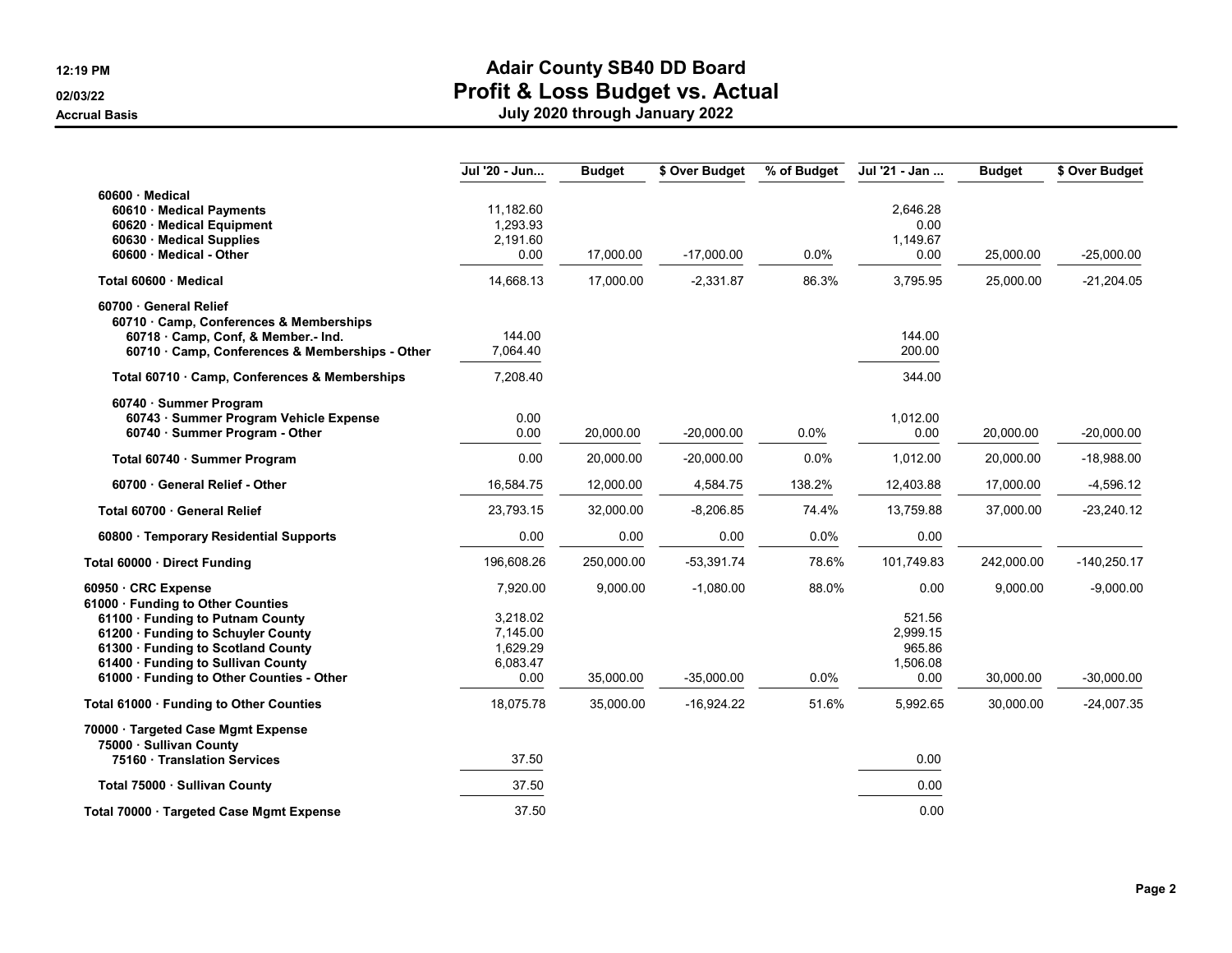|                                       | Jul '20 - Jun | <b>Budget</b> | \$ Over Budget | % of Budget | Jul '21 - Jan | <b>Budget</b> | \$ Over Budget |
|---------------------------------------|---------------|---------------|----------------|-------------|---------------|---------------|----------------|
| 80000 · Programming - Indirect        |               |               |                |             |               |               |                |
| 80500 Accreditation                   | 884.00        | 10,000.00     | $-9,116.00$    | 8.8%        | 0.00          | 10,000.00     | $-10,000.00$   |
| 81000 · Board Expense                 | 326.03        | 1,000.00      | $-673.97$      | 32.6%       | 565.28        | 1,000.00      | $-434.72$      |
| 82000 · Governmental Relations        | 0.00          | 250.00        | $-250.00$      | 0.0%        | 0.00          | 250.00        | $-250.00$      |
| 83000 Conferences/Workshops           |               |               |                |             |               |               |                |
| 83300 Conferences/Workshops-General   | 268.98        |               |                |             | 0.00          |               |                |
| 83000 · Conferences/Workshops - Other | 1,800.00      | 5,000.00      | $-3,200.00$    | 36.0%       | 2,788.65      | 5,000.00      | $-2,211.35$    |
| Total 83000 · Conferences/Workshops   | 2,068.98      | 5,000.00      | $-2,931.02$    | 41.4%       | 2,788.65      | 5,000.00      | $-2,211.35$    |
| 83500 Depreciation Expense            | 39,592.38     | 50,000.00     | $-10,407.62$   | 79.2%       | 23,581.75     |               |                |
| 84000 · Dues and Memberships          | 3,067.79      | 3,500.00      | $-432.21$      | 87.7%       | 2,541.53      | 3,500.00      | $-958.47$      |
| 85000 · Employee Travel               |               |               |                |             |               |               |                |
| 70400 · TCM Admin Mileage             | 2.30          |               |                |             | 0.00          |               |                |
| 71150 · TCM Adair Mileage             | 1,933.97      |               |                |             | 2,143.44      |               |                |
| 72150 · TCM Putnam Mileage            | 482.57        |               |                |             | 548.52        |               |                |
| 73150 · TCM Schuyler Mileage          | 357.49        |               |                |             | 630.00        |               |                |
| 74150 · TCM Scotland Mileage          | 247.09        |               |                |             | 83.44         |               |                |
| 75150 · TCM Sullivan Mileage          | 604.47        |               |                |             | 1,020.76      |               |                |
| 85000 · Employee Travel - Other       | 257.26        | 24,000.00     | $-23,742.74$   | 1.1%        | 56.92         | 22,000.00     | $-21,943.08$   |
| Total 85000 · Employee Travel         | 3,885.15      | 24,000.00     | $-20,114.85$   | 16.2%       | 4,483.08      | 22,000.00     | $-17,516.92$   |
| 86000 · Insurance                     |               |               |                |             |               |               |                |
| 86100 Directors & Officers            | 2,112.47      |               |                |             | 425.00        |               |                |
| 86300 · Property Insurance            | 11,953.17     |               |                |             | 0.00          |               |                |
| 86500 · Workers' Compensation         | 7,901.75      |               |                |             | $-150.00$     |               |                |
| 86000 Insurance - Other               | 0.00          | 26,000.00     | $-26,000.00$   | 0.0%        | 8,432.35      | 26,000.00     | $-17,567.65$   |
| Total 86000 · Insurance               | 21,967.39     | 26,000.00     | $-4,032.61$    | 84.5%       | 8,707.35      | 26,000.00     | $-17,292.65$   |
| 87000 Office Expenses                 |               |               |                |             |               |               |                |
| 87100 Office Supplies                 |               |               |                |             |               |               |                |
| 87110 · Office Supplies-Country Club  | 229.67        |               |                |             | 1,502.10      |               |                |
| 87120 Office Supplies-McPherson       | 8,606.57      |               |                |             | 555.81        |               |                |
| 87130 Office Supplies-PPE             | 696.60        |               |                |             | 215.90        |               |                |
| 87100 Office Supplies - Other         | 0.00          | 8,000.00      | $-8,000.00$    | 0.0%        | 0.00          | 7,000.00      | $-7,000.00$    |
| Total 87100 · Office Supplies         | 9.532.84      | 8.000.00      | 1.532.84       | 119.2%      | 2.273.81      | 7.000.00      | $-4.726.19$    |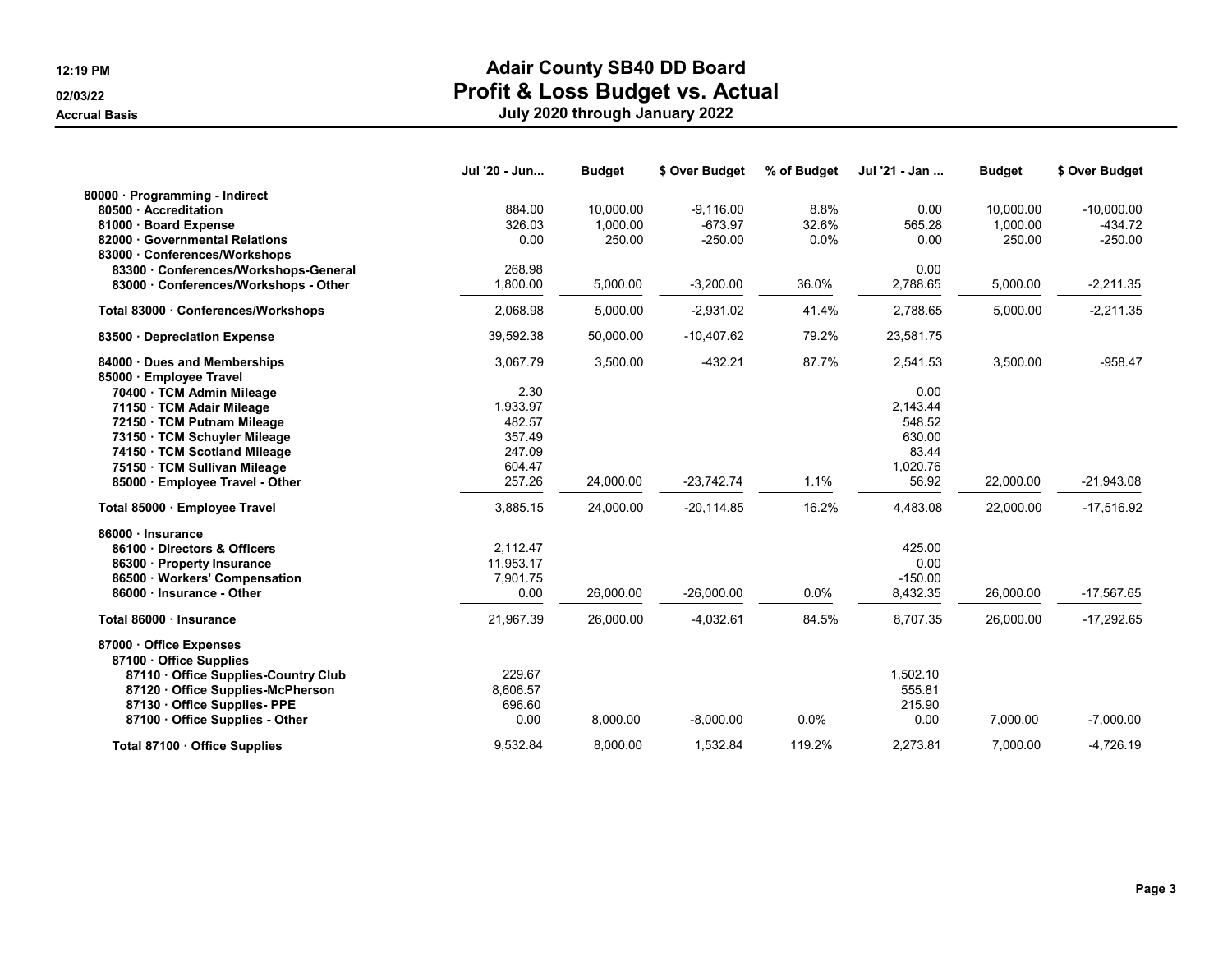|                                                                                                                                                                                | Jul '20 - Jun                              | <b>Budget</b> | \$ Over Budget | % of Budget | Jul '21 - Jan                            | <b>Budget</b> | \$ Over Budget |
|--------------------------------------------------------------------------------------------------------------------------------------------------------------------------------|--------------------------------------------|---------------|----------------|-------------|------------------------------------------|---------------|----------------|
| 87200 · Postage<br>87210 · Postage-General<br>87220 · Postage-TCM<br>87200 · Postage - Other                                                                                   | 845.30<br>1,246.44<br>0.00                 | 1,750.00      | $-1,750.00$    | 0.0%        | 546.68<br>440.30<br>0.00                 | 1,750.00      | $-1,750.00$    |
| Total 87200 · Postage                                                                                                                                                          | 2,091.74                                   | 1,750.00      | 341.74         | 119.5%      | 986.98                                   | 1,750.00      | -763.02        |
| 87300 · Advertising/Marketing                                                                                                                                                  | 0.00                                       | 1,000.00      | $-1,000.00$    | 0.0%        | 697.35                                   | 1,000.00      | $-302.65$      |
| 87400 Copier<br>87410 · Copier-Country Club<br>87420 · Copier-McPherson<br>87400 · Copier - Other                                                                              | 1,847.49<br>627.43<br>0.00                 | 4,000.00      | $-4,000.00$    | 0.0%        | 279.00<br>1,221.14<br>0.00               | 1,500.00      | $-1,500.00$    |
| Total 87400 · Copier                                                                                                                                                           | 2,474.92                                   | 4,000.00      | $-1,525.08$    | 61.9%       | 1,500.14                                 | 1,500.00      | 0.14           |
| 87450 · Employee Retention/Appreciation<br>87700 · Building Maintenance<br>87710 Janitorial                                                                                    | 993.56                                     | 2,000.00      | $-1,006.44$    | 49.7%       | 2,255.65                                 | 3,500.00      | $-1,244.35$    |
| 87711 · Janitorial-Country Club<br>87712 · Janitorial-McPherson                                                                                                                | 2,334.38<br>6,006.84                       |               |                |             | 1,969.32<br>4,049.23                     |               |                |
| Total 87710 · Janitorial                                                                                                                                                       | 8,341.22                                   |               |                |             | 6,018.55                                 |               |                |
| 87715 · Elevator/Lift Expense<br>87720 · Lawn Care<br>87721 · Lawn Care-Country Club<br>87722 · Lawn Care-McPherson                                                            | 9,365.00<br>1,180.00<br>345.00             |               |                |             | 2,148.50<br>775.00<br>295.00             |               |                |
| Total 87720 · Lawn Care                                                                                                                                                        | 1,525.00                                   |               |                |             | 1,070.00                                 |               |                |
| 87730 · Snow Removal<br>87731 · Snow Removal-Country Club<br>87732 · Snow Removal-McPherson<br>87730 · Snow Removal - Other                                                    | 2,330.00<br>2,120.00<br>100.00             |               |                |             | 25.00<br>50.00<br>0.00                   |               |                |
| Total 87730 · Snow Removal                                                                                                                                                     | 4,550.00                                   |               |                |             | 75.00                                    |               |                |
| 87700 · Building Maintenance - Other                                                                                                                                           | 0.00                                       | 16,000.00     | $-16,000.00$   | 0.0%        | 0.00                                     | 20,000.00     | $-20,000.00$   |
| Total 87700 · Building Maintenance                                                                                                                                             | 23,781.22                                  | 16,000.00     | 7,781.22       | 148.6%      | 9,312.05                                 | 20,000.00     | $-10,687.95$   |
| 87800 · Software & Technology<br>87810 · Soft & Tech-Country Club<br>87820 · Soft & Tech-McPherson<br>87830 · Soft & Tech- Managed IT<br>87800 · Software & Technology - Other | 132.00<br>132.00<br>41,051.43<br>17,691.55 | 60,000.00     | -42,308.45     | 29.5%       | 0.00<br>119.40<br>19,415.00<br>15,100.00 | 55,000.00     | $-39,900.00$   |
| Total 87800 · Software & Technology                                                                                                                                            | 59.006.98                                  | 60.000.00     | $-993.02$      | 98.3%       | 34.634.40                                | 55.000.00     | $-20.365.60$   |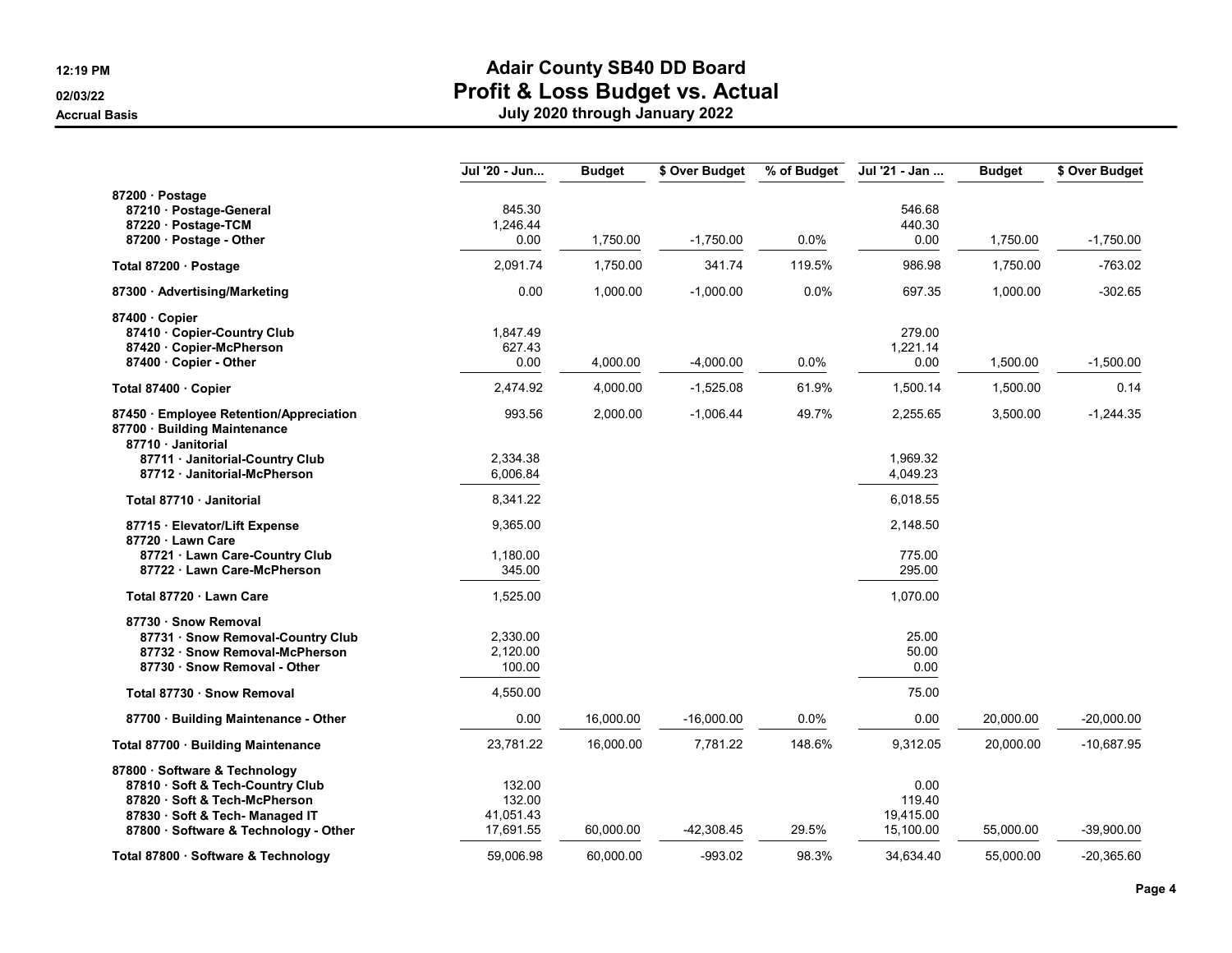|                                                                       | Jul '20 - Jun    | <b>Budget</b> | \$ Over Budget  | % of Budget | Jul '21 - Jan  | <b>Budget</b> | \$ Over Budget  |
|-----------------------------------------------------------------------|------------------|---------------|-----------------|-------------|----------------|---------------|-----------------|
| 87900 · Representative Payee Expense<br>87000 Office Expenses - Other | 801.01<br>316.00 |               |                 |             | 312.00<br>0.00 |               |                 |
| Total 87000 · Office Expenses                                         | 98,998.27        | 92,750.00     | 6,248.27        | 106.7%      | 51,972.38      | 89,750.00     | $-37,777.62$    |
| 87500 · Personnel                                                     |                  |               |                 |             |                |               |                 |
| 51000 · CLC Personnel                                                 |                  |               |                 |             |                |               |                 |
| 51100 · CLC Center Salary Expense                                     | 49,262.59        |               |                 |             | 21,816.48      |               |                 |
| 51000 · CLC Personnel - Other                                         | 0.00             |               |                 |             | 3,455.65       |               |                 |
| Total 51000 · CLC Personnel                                           | 49,262.59        |               |                 |             | 25,272.13      |               |                 |
| 66000 · Payroll Expenses                                              |                  |               |                 |             |                |               |                 |
| 66500 · Salary Sick                                                   | 32,422.28        |               |                 |             | 15,844.99      |               |                 |
| 66600 · FFCRA Leave                                                   | 134.26           |               |                 |             | 7,356.64       |               |                 |
| 66700 · Salary Vacation                                               | 46,839.35        |               |                 |             | 25,873.44      |               |                 |
| 66000 · Payroll Expenses - Other                                      | 85,780.90        |               |                 |             | 73,044.65      |               |                 |
| Total 66000 · Payroll Expenses                                        | 165,176.79       |               |                 |             | 122,119.72     |               |                 |
| 70300 · TCM Admin Salary                                              | 83,721.00        |               |                 |             | 43,383.60      |               |                 |
| 71110 · TCM Adair Salary Expense                                      | 336,588.62       |               |                 |             | 207,580.71     |               |                 |
| 71115 TCM Adair Overtime                                              | 1,283.37         |               |                 |             | 2,172.36       |               |                 |
| 72110 · TCM Putnam Salary Expense                                     | 21,761.24        |               |                 |             | 12,537.92      |               |                 |
| 73110 · TCM Schuyler Salary Expense                                   | 36,317.38        |               |                 |             | 21,977.63      |               |                 |
| 74110 · TCM Scotland Salary Expense                                   | 17,364.96        |               |                 |             | 11,061.98      |               |                 |
| 75110 · TCM Sullivan Salary Expense                                   | 40,997.25        |               |                 |             | 26,235.05      |               |                 |
| 87510 · Salary Expense                                                | 205,524.52       |               |                 |             | 125,657.91     |               |                 |
| 87540 · Employee Benefits                                             | 331,700.31       |               |                 |             | 147,294.24     |               |                 |
| 87550 · Unemployment Tax                                              | 898.00           |               |                 |             | 307.39         |               |                 |
| 87500 · Personnel - Other                                             | 0.00             | 1,290,418.80  | $-1,290,418.80$ | 0.0%        | 0.00           | 1,398,147.02  | $-1,398,147.02$ |
| Total 87500 · Personnel                                               | 1,290,596.03     | 1,290,418.80  | 177.23          | 100.0%      | 745,600.64     | 1,398,147.02  | $-652,546.38$   |
| 88000 · Professional Services                                         |                  |               |                 |             |                |               |                 |
| 88100 · Audit                                                         | 4,125.00         | 3,950.00      | 175.00          | 104.4%      | 8,000.00       | 7,500.00      | 500.00          |
| 88200 · Legal Services                                                | 250.00           | 1,000.00      | $-750.00$       | 25.0%       | 0.00           | 1,000.00      | $-1,000.00$     |
| 88300 · Consulting                                                    | 0.00             | 500.00        | $-500.00$       | 0.0%        | 0.00           | 500.00        | $-500.00$       |
| Total 88000 · Professional Services                                   | 4,375.00         | 5,450.00      | $-1,075.00$     | 80.3%       | 8,000.00       | 9,000.00      | $-1,000.00$     |
| 88500 · Training                                                      |                  |               |                 |             |                |               |                 |
| 76000 · TCM Training                                                  | 1,232.89         |               |                 |             | 795.68         |               |                 |
| 88500 · Training - Other                                              | 4,102.50         | 5,000.00      | $-897.50$       | 82.1%       | 2,968.50       | 10,000.00     | $-7,031.50$     |
| Total 88500 · Training                                                | 5,335.39         | 5,000.00      | 335.39          | 106.7%      | 3,764.18       | 10,000.00     | $-6,235.82$     |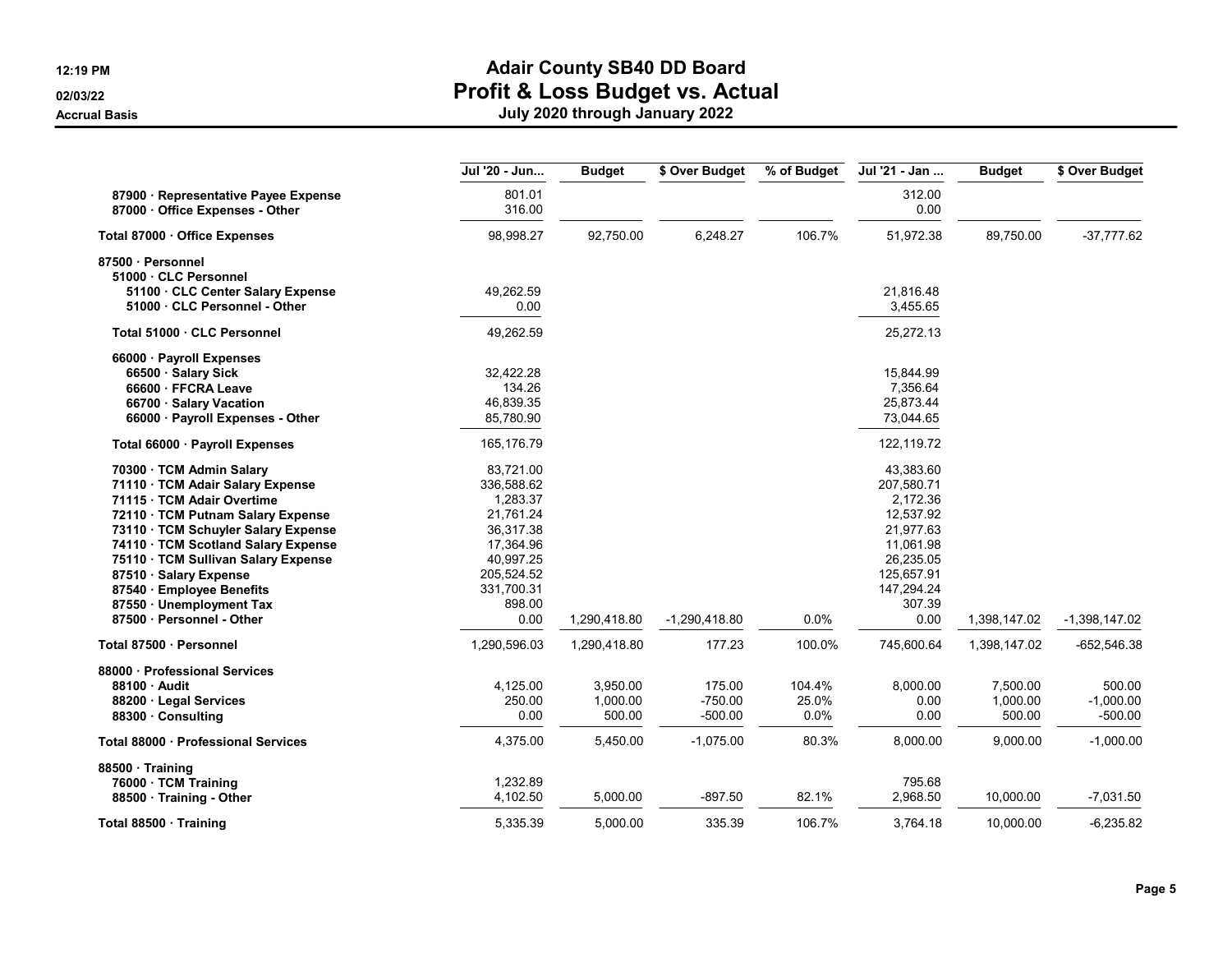|                                         | Jul '20 - Jun | <b>Budget</b> | \$ Over Budget | % of Budget | Jul '21 - Jan | <b>Budget</b> | \$ Over Budget |
|-----------------------------------------|---------------|---------------|----------------|-------------|---------------|---------------|----------------|
| 89000 · Utilities                       |               |               |                |             |               |               |                |
| 89100 · Electricity                     |               |               |                |             |               |               |                |
| 89110 · Electricity-Country Club        | 1,300.40      |               |                |             | 1,170.46      |               |                |
| 89130 · Electricity-314 E McPherson     | 3,150.59      |               |                |             | 2,902.41      |               |                |
| 89100 · Electricity - Other             | 0.00          | 7,000.00      | $-7,000.00$    | 0.0%        | 0.00          | 6,000.00      | $-6,000.00$    |
| Total 89100 · Electricity               | 4,450.99      | 7,000.00      | $-2,549.01$    | 63.6%       | 4,072.87      | 6,000.00      | $-1,927.13$    |
| 89200 Gas                               |               |               |                |             |               |               |                |
| 89210 · Gas-Country Club                | 782.40        |               |                |             | 246.98        |               |                |
| 89220 · Gas-McPherson                   | 748.91        |               |                |             | 325.49        |               |                |
| $89200 \cdot Gas$ - Other               | 0.00          | 2,500.00      | $-2,500.00$    | 0.0%        | 0.00          | 2,000.00      | $-2,000.00$    |
| Total $89200 \cdot Gas$                 | 1,531.31      | 2,500.00      | $-968.69$      | 61.3%       | 572.47        | 2,000.00      | $-1,427.53$    |
| 89300 Trash                             |               |               |                |             |               |               |                |
| 89310 · Trash-Country Club              | 959.35        |               |                |             | 606.36        |               |                |
| 89320 · Trash-McPherson                 | 1,201.88      |               |                |             | 781.40        |               |                |
| 89300 · Trash - Other                   | 0.00          | 2,000.00      | $-2,000.00$    | 0.0%        | 0.00          | 2,500.00      | $-2,500.00$    |
| Total 89300 Trash                       | 2,161.23      | 2,000.00      | 161.23         | 108.1%      | 1,387.76      | 2,500.00      | $-1,112.24$    |
| 89400 · Telephone & Internet            |               |               |                |             |               |               |                |
| 70250 · TCM On Call Phone               | 1,658.67      |               |                |             | 983.45        |               |                |
| 89410 · Telephone & Internet-Country CI | 1,868.48      |               |                |             | 762.86        |               |                |
| 89420 · Telephone & Internet-McPherson  | 10,159.14     |               |                |             | 5,299.13      |               |                |
| 89400 · Telephone & Internet - Other    | 0.00          | 15,000.00     | $-15,000.00$   | 0.0%        | 0.00          | 13,000.00     | $-13,000.00$   |
| Total 89400 · Telephone & Internet      | 13,686.29     | 15,000.00     | $-1,313.71$    | 91.2%       | 7,045.44      | 13,000.00     | $-5,954.56$    |
| 89500 Water and Sewer                   |               |               |                |             |               |               |                |
| 89510 · Water and Sewer-Country Club    | 579.96        |               |                |             | 241.95        |               |                |
| 89520 Water and Sewer-McPherson         | 970.62        |               |                |             | 567.83        |               |                |
| 89500 Water and Sewer - Other           | 0.00          | 1,700.00      | $-1,700.00$    | 0.0%        | 0.00          | 2,000.00      | $-2,000.00$    |
| Total 89500 · Water and Sewer           | 1,550.58      | 1,700.00      | $-149.42$      | 91.2%       | 809.78        | 2,000.00      | $-1,190.22$    |
| Total 89000 · Utilities                 | 23,380.40     | 28,200.00     | $-4,819.60$    | 82.9%       | 13,888.32     | 25,500.00     | $-11,611.68$   |
| Total 80000 · Programming - Indirect    | 1,494,476.81  | 1,541,568.80  | -47,091.99     | 96.9%       | 865,893.16    | 1,600,147.02  | -734,253.86    |
| 91000 · Fiscal Agent                    |               |               |                |             |               |               |                |
| 83310 · Community Engagement Conference | 335.00        |               |                |             | 0.00          |               |                |
| Total 91000 · Fiscal Agent              | 335.00        |               |                |             | 0.00          |               |                |
| <b>Total Expense</b>                    | 1,721,283.04  | 1,841,568.80  | $-120,285.76$  | 93.5%       | 975,847.34    | 1,886,147.02  | -910,299.68    |
| Net Income                              | 181,450.79    | 5,032.20      | 176,418.59     | 3,605.8%    | 30,380.70     | 11,252.98     | 19,127.72      |
|                                         |               |               |                |             |               |               |                |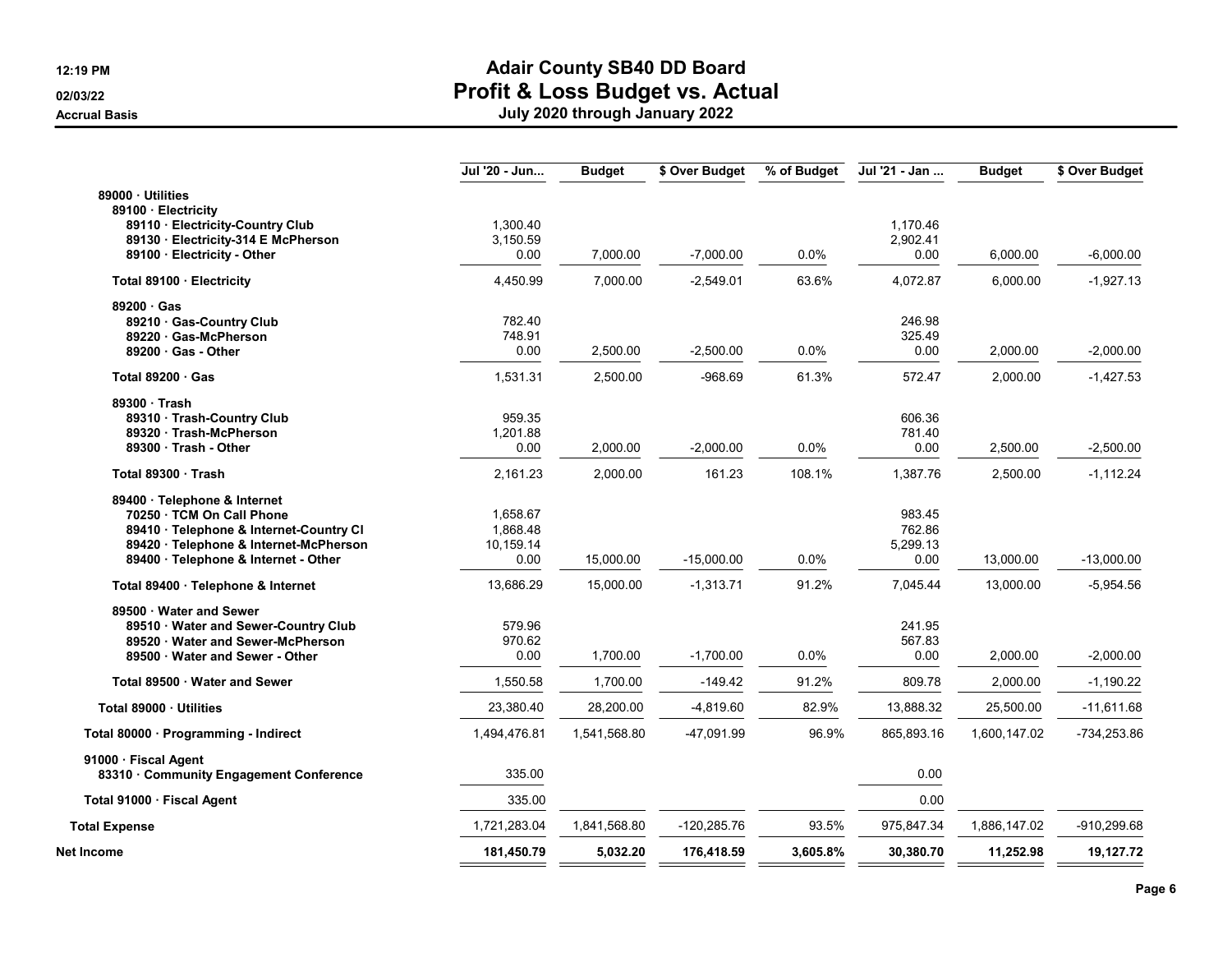|                                             |             | <b>TOTAL</b>  |               |                 |             |  |  |
|---------------------------------------------|-------------|---------------|---------------|-----------------|-------------|--|--|
|                                             | % of Budget | Jul '20 - Jan | <b>Budget</b> | \$ Over Budget  | % of Budget |  |  |
| <b>Income</b>                               |             |               |               |                 |             |  |  |
| 30000 · Property Tax                        | 55.0%       | 779,474.16    | 969,000.00    | -189,525.84     | 80.4%       |  |  |
| 30500 · PILOT Payment                       | 82.4%       | 19,040.28     | 23,000.00     | $-3,959.72$     | 82.8%       |  |  |
| 31000 Interest Income                       | 48.0%       | 1,381.31      | 4,000.00      | $-2,618.69$     | 34.5%       |  |  |
| 31100 · Community Engagement Conf Funds     |             | 350.00        |               |                 |             |  |  |
| 31110 Greenwood Center Funds                |             | 0.00          | 0.00          | 0.00            | 0.0%        |  |  |
| 33000 · Targeted Case Mgmt Receipts         |             |               |               |                 |             |  |  |
| 33100 · Adair County                        |             | 1,543,153.28  |               |                 |             |  |  |
| 33200 · Putnam County                       |             | 44,086.91     |               |                 |             |  |  |
| 33300 · Schuyler County                     |             | 73,329.84     |               |                 |             |  |  |
| 33400 · Scotland County                     |             | 66,546.72     |               |                 |             |  |  |
| 33500 · Sullivan County                     |             | 105,559.20    |               |                 |             |  |  |
| 33000 · Targeted Case Mgmt Receipts - Other | $-0.1%$     | 176,193.85    | 2,719,201.00  | $-2,543,007.15$ | 6.5%        |  |  |
| Total 33000 · Targeted Case Mgmt Receipts   | 50.1%       | 2,008,869.80  | 2,719,201.00  | -710,331.20     | 73.9%       |  |  |
| 33700 CRC Income                            | 0.0%        | 12,960.00     | 28,800.00     | $-15,840.00$    | 45.0%       |  |  |
| 34000 · Other Income                        |             | 86,886.32     |               |                 |             |  |  |
| <b>Total Income</b>                         | 53.0%       | 2,908,961.87  | 3,744,001.00  | $-835.039.13$   | 77.7%       |  |  |
| <b>Expense</b>                              |             |               |               |                 |             |  |  |
| 50000 CLC Operations                        |             |               |               |                 |             |  |  |
| 50100 · CLC General Supplies                |             | 1,092.61      |               |                 |             |  |  |
| 50400 · CLC Class Supplies                  |             | 1,008.57      |               |                 |             |  |  |
| 50500 · CLC Food & Entertainment            |             | 212.99        |               |                 |             |  |  |
| 50700 · CLC Postage                         |             | 1,539.70      |               |                 |             |  |  |
| 50800 · CLC Vehicle Expense                 |             | 213.49        |               |                 |             |  |  |
| 50900 · CLC Training                        |             | 1,974.03      |               |                 |             |  |  |
| 50000 · CLC Operations - Other              | 0.0%        | 0.00          | 11,000.00     | $-11,000.00$    | $0.0\%$     |  |  |
| Total 50000 CLC Operations                  | 44.2%       | 6,041.39      | 11,000.00     | $-4,958.61$     | 54.9%       |  |  |
| 60000 · Direct Funding                      |             |               |               |                 |             |  |  |
| 60100 · Employment                          | 50.0%       | 145,000.00    | 190,000.00    | $-45,000.00$    | 76.3%       |  |  |
| 60150 · Waiver Match                        | 32.9%       | 43,111.86     | 100,000.00    | $-56,888.14$    | 43.1%       |  |  |
| 60250 Community Integration/Home Skls       | 45.6%       | 15,588.11     | 24,000.00     | $-8,411.89$     | 65.0%       |  |  |
| 60400 · Transportation                      |             |               |               |                 |             |  |  |
| 60420 Individuals                           |             | 28,931.25     |               |                 |             |  |  |
| 60400 · Transportation - Other              | 0.0%        | 3.76          | 57,000.00     | $-56,996.24$    | 0.0%        |  |  |
| Total 60400 · Transportation                | 38.7%       | 28,935.01     | 57,000.00     | $-28,064.99$    | 50.8%       |  |  |
| 60450 Community Development                 | 97.1%       | 9,706.00      | 10,000.00     | -294.00         | 97.1%       |  |  |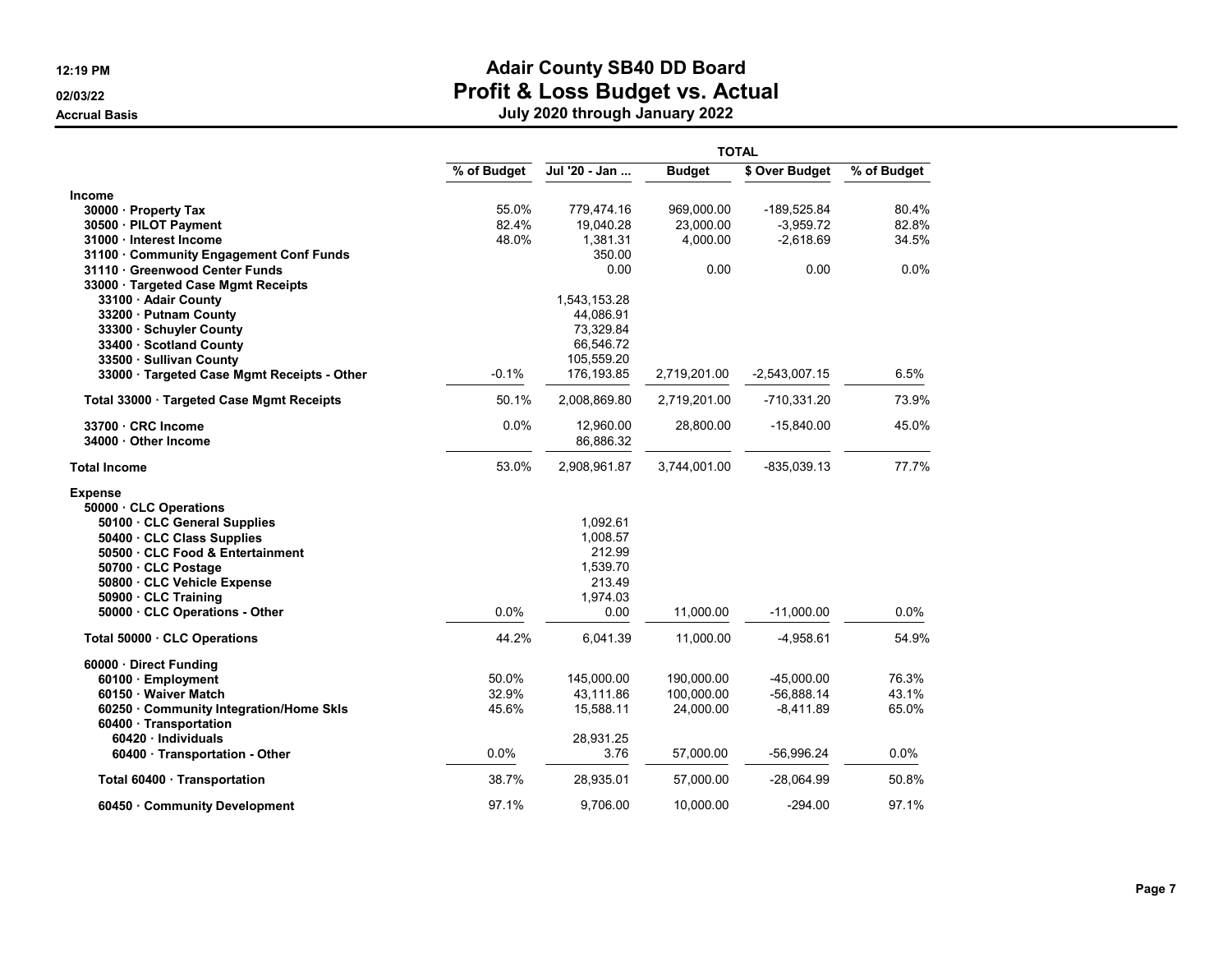|                                                                                                                                                                                                                                                           |              | <b>TOTAL</b>                                                      |                        |                              |               |  |  |
|-----------------------------------------------------------------------------------------------------------------------------------------------------------------------------------------------------------------------------------------------------------|--------------|-------------------------------------------------------------------|------------------------|------------------------------|---------------|--|--|
|                                                                                                                                                                                                                                                           | % of Budget  | Jul '20 - Jan                                                     | <b>Budget</b>          | \$ Over Budget               | % of Budget   |  |  |
| $60600 \cdot$ Medical<br>60610 · Medical Payments<br>60620 · Medical Equipment<br>60630 · Medical Supplies<br>60600 Medical - Other                                                                                                                       | 0.0%         | 13,828.88<br>1,293.93<br>3,341.27<br>0.00                         | 42,000.00              | $-42,000.00$                 | 0.0%          |  |  |
| Total 60600 Medical                                                                                                                                                                                                                                       | 15.2%        | 18,464.08                                                         | 42,000.00              | $-23,535.92$                 | 44.0%         |  |  |
| 60700 General Relief<br>60710 · Camp, Conferences & Memberships<br>60718 Camp, Conf, & Member.- Ind.<br>60710 · Camp, Conferences & Memberships - Other                                                                                                   |              | 288.00<br>7,264.40                                                |                        |                              |               |  |  |
| Total 60710 · Camp, Conferences & Memberships                                                                                                                                                                                                             |              | 7,552.40                                                          |                        |                              |               |  |  |
| 60740 · Summer Program<br>60743 · Summer Program Vehicle Expense<br>60740 · Summer Program - Other                                                                                                                                                        | 0.0%         | 1.012.00<br>0.00                                                  | 40,000.00              | $-40,000.00$                 | 0.0%          |  |  |
| Total 60740 · Summer Program                                                                                                                                                                                                                              | 5.1%         | 1,012.00                                                          | 40,000.00              | $-38,988.00$                 | 2.5%          |  |  |
| 60700 General Relief - Other                                                                                                                                                                                                                              | 73.0%        | 28,988.63                                                         | 29,000.00              | $-11.37$                     | 100.0%        |  |  |
| Total 60700 · General Relief                                                                                                                                                                                                                              | 37.2%        | 37,553.03                                                         | 69,000.00              | $-31,446.97$                 | 54.4%         |  |  |
| 60800 · Temporary Residential Supports                                                                                                                                                                                                                    |              | 0.00                                                              | 0.00                   | 0.00                         | 0.0%          |  |  |
| Total 60000 · Direct Funding                                                                                                                                                                                                                              | 42.0%        | 298,358.09                                                        | 492,000.00             | $-193,641.91$                | 60.6%         |  |  |
| 60950 CRC Expense<br>61000 · Funding to Other Counties<br>61100 · Funding to Putnam County<br>61200 · Funding to Schuyler County<br>61300 · Funding to Scotland County<br>61400 · Funding to Sullivan County<br>61000 · Funding to Other Counties - Other | 0.0%<br>0.0% | 7,920.00<br>3.739.58<br>10,144.15<br>2,595.15<br>7,589.55<br>0.00 | 18,000.00<br>65,000.00 | $-10,080.00$<br>$-65,000.00$ | 44.0%<br>0.0% |  |  |
| Total 61000 · Funding to Other Counties                                                                                                                                                                                                                   | 20.0%        | 24,068.43                                                         | 65,000.00              | -40,931.57                   | 37.0%         |  |  |
| 70000 · Targeted Case Mgmt Expense<br>75000 · Sullivan County<br>75160 · Translation Services                                                                                                                                                             |              | 37.50                                                             |                        |                              |               |  |  |
| Total 75000 · Sullivan County                                                                                                                                                                                                                             |              | 37.50                                                             |                        |                              |               |  |  |
| Total 70000 · Targeted Case Mgmt Expense                                                                                                                                                                                                                  |              | 37.50                                                             |                        |                              |               |  |  |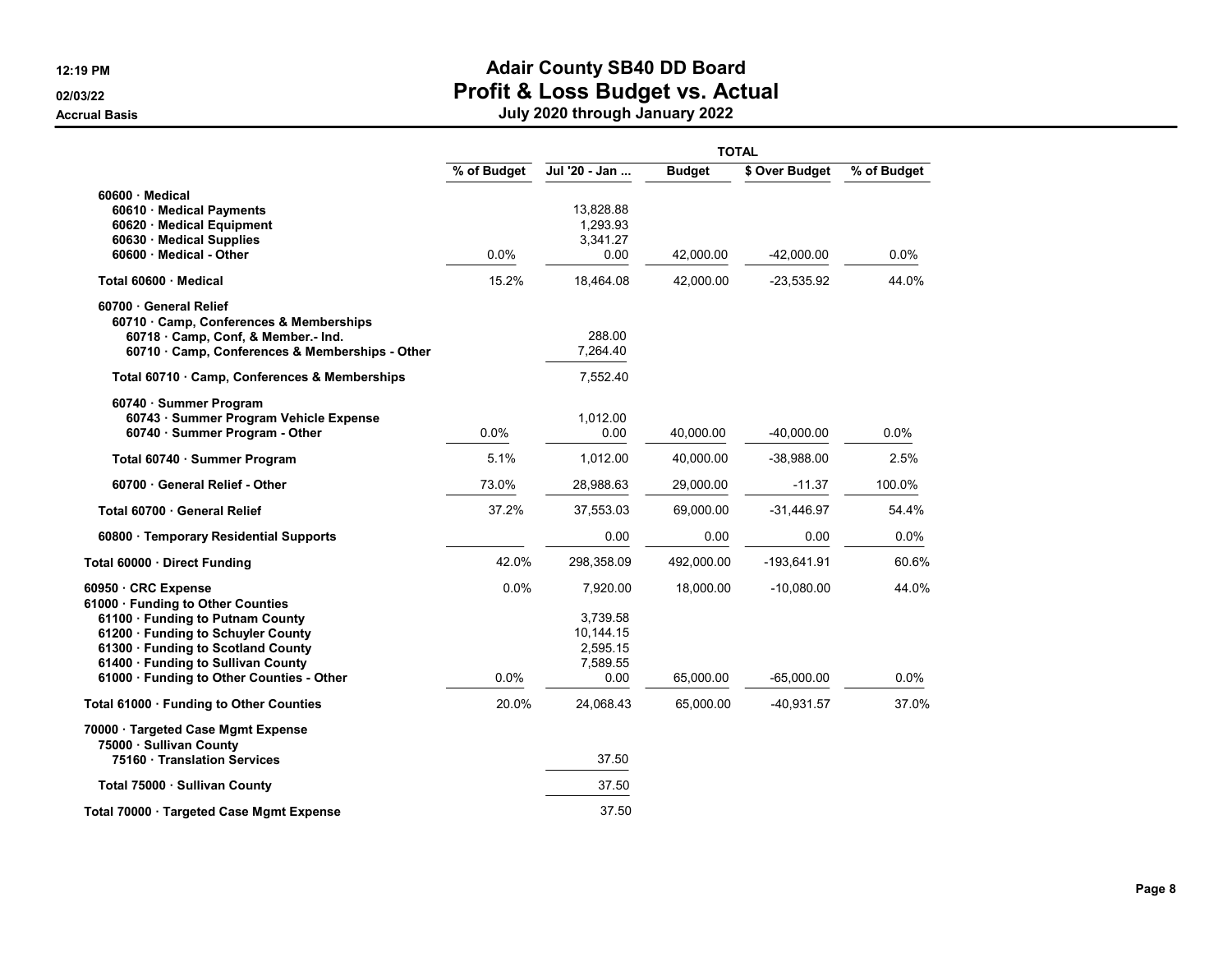|                                                          | <b>TOTAL</b> |                      |               |                |             |  |  |
|----------------------------------------------------------|--------------|----------------------|---------------|----------------|-------------|--|--|
|                                                          | % of Budget  | Jul '20 - Jan        | <b>Budget</b> | \$ Over Budget | % of Budget |  |  |
| 80000 · Programming - Indirect                           |              |                      |               |                |             |  |  |
| 80500 Accreditation                                      | 0.0%         | 884.00               | 20,000.00     | $-19,116.00$   | 4.4%        |  |  |
| 81000 · Board Expense                                    | 56.5%        | 891.31               | 2,000.00      | $-1,108.69$    | 44.6%       |  |  |
| 82000 · Governmental Relations                           | 0.0%         | 0.00                 | 500.00        | $-500.00$      | 0.0%        |  |  |
| 83000 · Conferences/Workshops                            |              |                      |               |                |             |  |  |
| 83300 · Conferences/Workshops-General                    |              | 268.98               |               |                |             |  |  |
| 83000 Conferences/Workshops - Other                      | 55.8%        | 4,588.65             | 10,000.00     | $-5,411.35$    | 45.9%       |  |  |
| Total 83000 · Conferences/Workshops                      | 55.8%        | 4,857.63             | 10,000.00     | $-5,142.37$    | 48.6%       |  |  |
| 83500 · Depreciation Expense                             |              | 63,174.13            | 50,000.00     | 13,174.13      | 126.3%      |  |  |
| 84000 · Dues and Memberships<br>85000 · Employee Travel  | 72.6%        | 5,609.32             | 7,000.00      | $-1,390.68$    | 80.1%       |  |  |
| 70400 · TCM Admin Mileage                                |              | 2.30                 |               |                |             |  |  |
| 71150 · TCM Adair Mileage                                |              | 4,077.41             |               |                |             |  |  |
| 72150 · TCM Putnam Mileage                               |              | 1.031.09             |               |                |             |  |  |
| 73150 · TCM Schuyler Mileage                             |              | 987.49               |               |                |             |  |  |
| 74150 · TCM Scotland Mileage                             |              | 330.53               |               |                |             |  |  |
| 75150 · TCM Sullivan Mileage                             |              | 1,625.23             |               |                |             |  |  |
| 85000 · Employee Travel - Other                          | 0.3%         | 314.18               | 46,000.00     | -45,685.82     | 0.7%        |  |  |
| Total 85000 · Employee Travel                            | 20.4%        | 8,368.23             | 46,000.00     | $-37,631.77$   | 18.2%       |  |  |
| 86000 · Insurance                                        |              |                      |               |                |             |  |  |
| 86100 Directors & Officers                               |              | 2,537.47             |               |                |             |  |  |
| 86300 · Property Insurance                               |              | 11,953.17            |               |                |             |  |  |
| 86500 Workers' Compensation<br>86000 · Insurance - Other | 32.4%        | 7.751.75<br>8,432.35 | 52,000.00     | -43,567.65     | 16.2%       |  |  |
|                                                          |              |                      |               |                |             |  |  |
| Total 86000 · Insurance                                  | 33.5%        | 30,674.74            | 52,000.00     | $-21,325.26$   | 59.0%       |  |  |
| 87000 · Office Expenses<br>87100 Office Supplies         |              |                      |               |                |             |  |  |
| 87110 · Office Supplies-Country Club                     |              | 1,731.77             |               |                |             |  |  |
| 87120 Office Supplies-McPherson                          |              | 9,162.38             |               |                |             |  |  |
| 87130 · Office Supplies- PPE                             |              | 912.50               |               |                |             |  |  |
| 87100 · Office Supplies - Other                          | 0.0%         | 0.00                 | 15,000.00     | $-15,000.00$   | 0.0%        |  |  |
| Total 87100 · Office Supplies                            | 32.5%        | 11,806.65            | 15,000.00     | $-3,193.35$    | 78.7%       |  |  |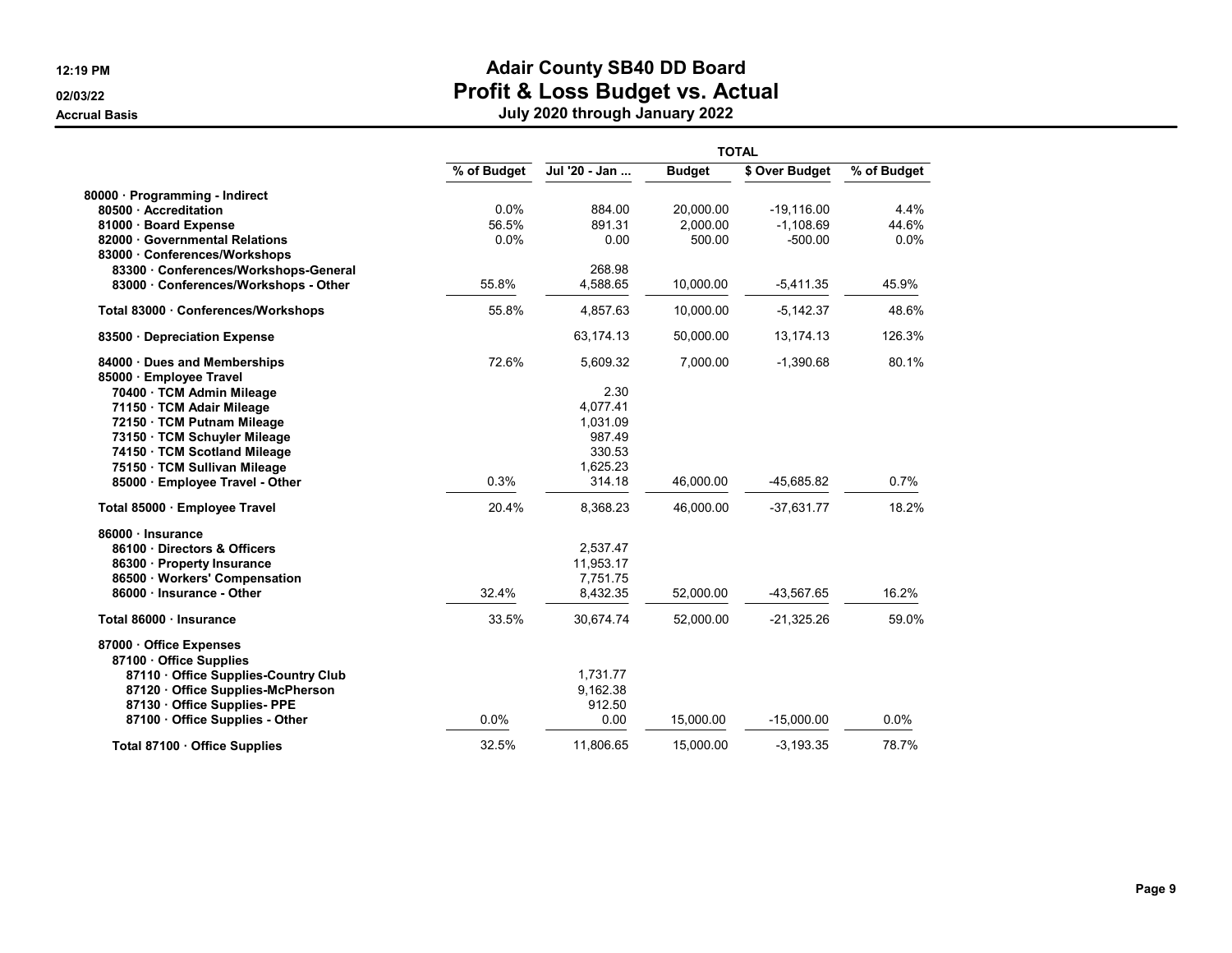|                                                                                                                                       |             | <b>TOTAL</b>                   |               |                |             |  |  |
|---------------------------------------------------------------------------------------------------------------------------------------|-------------|--------------------------------|---------------|----------------|-------------|--|--|
|                                                                                                                                       | % of Budget | Jul '20 - Jan                  | <b>Budget</b> | \$ Over Budget | % of Budget |  |  |
| 87200 · Postage<br>87210 · Postage-General                                                                                            |             | 1,391.98                       |               |                |             |  |  |
| 87220 · Postage-TCM<br>87200 · Postage - Other                                                                                        | 0.0%        | 1,686.74<br>0.00               | 3,500.00      | $-3,500.00$    | 0.0%        |  |  |
| Total 87200 · Postage                                                                                                                 | 56.4%       | 3,078.72                       | 3,500.00      | $-421.28$      | 88.0%       |  |  |
| 87300 · Advertising/Marketing                                                                                                         | 69.7%       | 697.35                         | 2,000.00      | $-1,302.65$    | 34.9%       |  |  |
| 87400 Copier<br>87410 Copier-Country Club<br>87420 Copier-McPherson                                                                   |             | 2,126.49<br>1,848.57           |               |                |             |  |  |
| 87400 Copier - Other                                                                                                                  | $0.0\%$     | 0.00                           | 5,500.00      | $-5,500.00$    | $0.0\%$     |  |  |
| Total 87400 · Copier                                                                                                                  | 100.0%      | 3,975.06                       | 5,500.00      | $-1,524.94$    | 72.3%       |  |  |
| 87450 · Employee Retention/Appreciation<br>87700 · Building Maintenance<br>87710 Janitorial                                           | 64.4%       | 3,249.21                       | 5,500.00      | $-2,250.79$    | 59.1%       |  |  |
| 87711 · Janitorial-Country Club<br>87712 · Janitorial-McPherson                                                                       |             | 4,303.70<br>10,056.07          |               |                |             |  |  |
| Total 87710 Janitorial                                                                                                                |             | 14,359.77                      |               |                |             |  |  |
| 87715 · Elevator/Lift Expense<br>87720 · Lawn Care                                                                                    |             | 11,513.50                      |               |                |             |  |  |
| 87721 · Lawn Care-Country Club<br>87722 · Lawn Care-McPherson                                                                         |             | 1,955.00<br>640.00             |               |                |             |  |  |
| Total 87720 · Lawn Care                                                                                                               |             | 2,595.00                       |               |                |             |  |  |
| 87730 · Snow Removal<br>87731 · Snow Removal-Country Club<br>87732 · Snow Removal-McPherson<br>87730 · Snow Removal - Other           |             | 2,355.00<br>2,170.00<br>100.00 |               |                |             |  |  |
| Total 87730 · Snow Removal                                                                                                            |             | 4,625.00                       |               |                |             |  |  |
| 87700 · Building Maintenance - Other                                                                                                  | $0.0\%$     | 0.00                           | 36,000.00     | $-36.000.00$   | $0.0\%$     |  |  |
| Total 87700 · Building Maintenance                                                                                                    | 46.6%       | 33,093.27                      | 36,000.00     | $-2,906.73$    | 91.9%       |  |  |
| 87800 · Software & Technology<br>87810 · Soft & Tech-Country Club<br>87820 · Soft & Tech-McPherson<br>87830 · Soft & Tech- Managed IT |             | 132.00<br>251.40<br>60,466.43  |               |                |             |  |  |
| 87800 · Software & Technology - Other                                                                                                 | 27.5%       | 32,791.55                      | 115,000.00    | -82,208.45     | 28.5%       |  |  |
| Total 87800 · Software & Technology                                                                                                   | 63.0%       | 93.641.38                      | 115.000.00    | -21.358.62     | 81.4%       |  |  |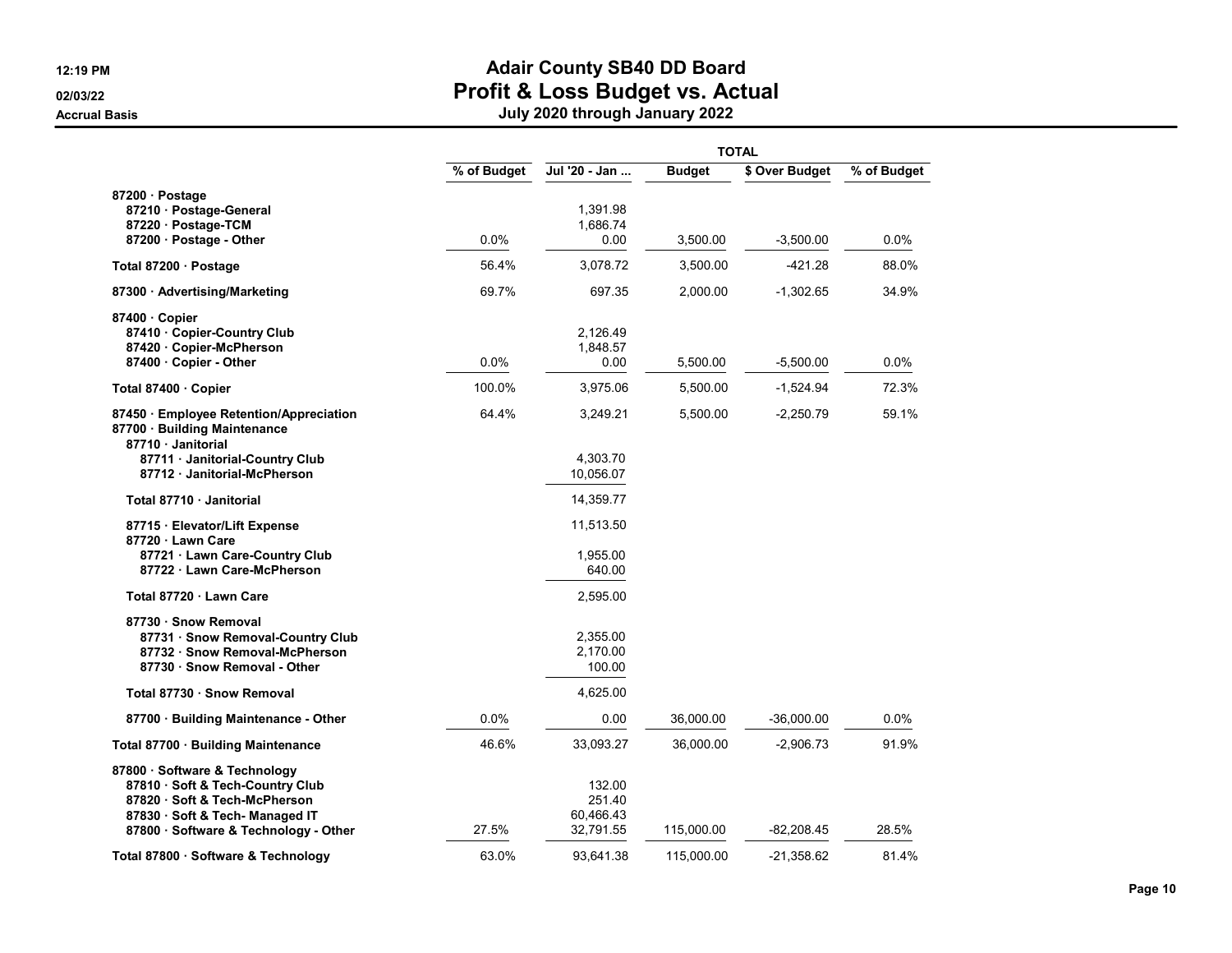|                                                                       |             | <b>TOTAL</b>       |               |                |             |  |  |
|-----------------------------------------------------------------------|-------------|--------------------|---------------|----------------|-------------|--|--|
|                                                                       | % of Budget | Jul '20 - Jan      | <b>Budget</b> | \$ Over Budget | % of Budget |  |  |
| 87900 · Representative Payee Expense<br>87000 Office Expenses - Other |             | 1,113.01<br>316.00 |               |                |             |  |  |
| Total 87000 · Office Expenses                                         | 57.9%       | 150,970.65         | 182,500.00    | $-31,529.35$   | 82.7%       |  |  |
| 87500 · Personnel                                                     |             |                    |               |                |             |  |  |
| 51000 CLC Personnel                                                   |             |                    |               |                |             |  |  |
| 51100 · CLC Center Salary Expense                                     |             | 71,079.07          |               |                |             |  |  |
| 51000 · CLC Personnel - Other                                         |             | 3,455.65           |               |                |             |  |  |
| Total 51000 · CLC Personnel                                           |             | 74,534.72          |               |                |             |  |  |
| 66000 · Payroll Expenses                                              |             |                    |               |                |             |  |  |
| 66500 · Salary Sick                                                   |             | 48,267.27          |               |                |             |  |  |
| 66600 · FFCRA Leave                                                   |             | 7,490.90           |               |                |             |  |  |
| 66700 · Salary Vacation                                               |             | 72,712.79          |               |                |             |  |  |
| 66000 · Payroll Expenses - Other                                      |             | 158,825.55         |               |                |             |  |  |
| Total 66000 · Payroll Expenses                                        |             | 287,296.51         |               |                |             |  |  |
| 70300 · TCM Admin Salary                                              |             | 127,104.60         |               |                |             |  |  |
| 71110 · TCM Adair Salary Expense                                      |             | 544,169.33         |               |                |             |  |  |
| 71115 · TCM Adair Overtime                                            |             | 3,455.73           |               |                |             |  |  |
| 72110 · TCM Putnam Salary Expense                                     |             | 34,299.16          |               |                |             |  |  |
| 73110 · TCM Schuyler Salary Expense                                   |             | 58,295.01          |               |                |             |  |  |
| 74110 · TCM Scotland Salary Expense                                   |             | 28,426.94          |               |                |             |  |  |
| 75110 · TCM Sullivan Salary Expense                                   |             | 67,232.30          |               |                |             |  |  |
| 87510 · Salary Expense                                                |             | 331,182.43         |               |                |             |  |  |
| 87540 · Employee Benefits                                             |             | 478,994.55         |               |                |             |  |  |
| 87550 · Unemployment Tax                                              |             | 1,205.39           |               |                |             |  |  |
| 87500 · Personnel - Other                                             | 0.0%        | 0.00               | 2,688,565.82  | -2,688,565.82  | 0.0%        |  |  |
| Total 87500 · Personnel                                               | 53.3%       | 2,036,196.67       | 2,688,565.82  | -652,369.15    | 75.7%       |  |  |
| 88000 · Professional Services                                         |             |                    |               |                |             |  |  |
| 88100 Audit                                                           | 106.7%      | 12,125.00          | 11,450.00     | 675.00         | 105.9%      |  |  |
| 88200 · Legal Services                                                | 0.0%        | 250.00             | 2,000.00      | $-1.750.00$    | 12.5%       |  |  |
| 88300 Consulting                                                      | 0.0%        | 0.00               | 1,000.00      | $-1,000.00$    | 0.0%        |  |  |
| Total 88000 · Professional Services                                   | 88.9%       | 12,375.00          | 14,450.00     | $-2,075.00$    | 85.6%       |  |  |
| 88500 · Training                                                      |             |                    |               |                |             |  |  |
| 76000 · TCM Training                                                  |             | 2,028.57           |               |                |             |  |  |
| 88500 Training - Other                                                | 29.7%       | 7,071.00           | 15,000.00     | $-7,929.00$    | 47.1%       |  |  |
| Total 88500 · Training                                                | 37.6%       | 9,099.57           | 15,000.00     | $-5,900.43$    | 60.7%       |  |  |